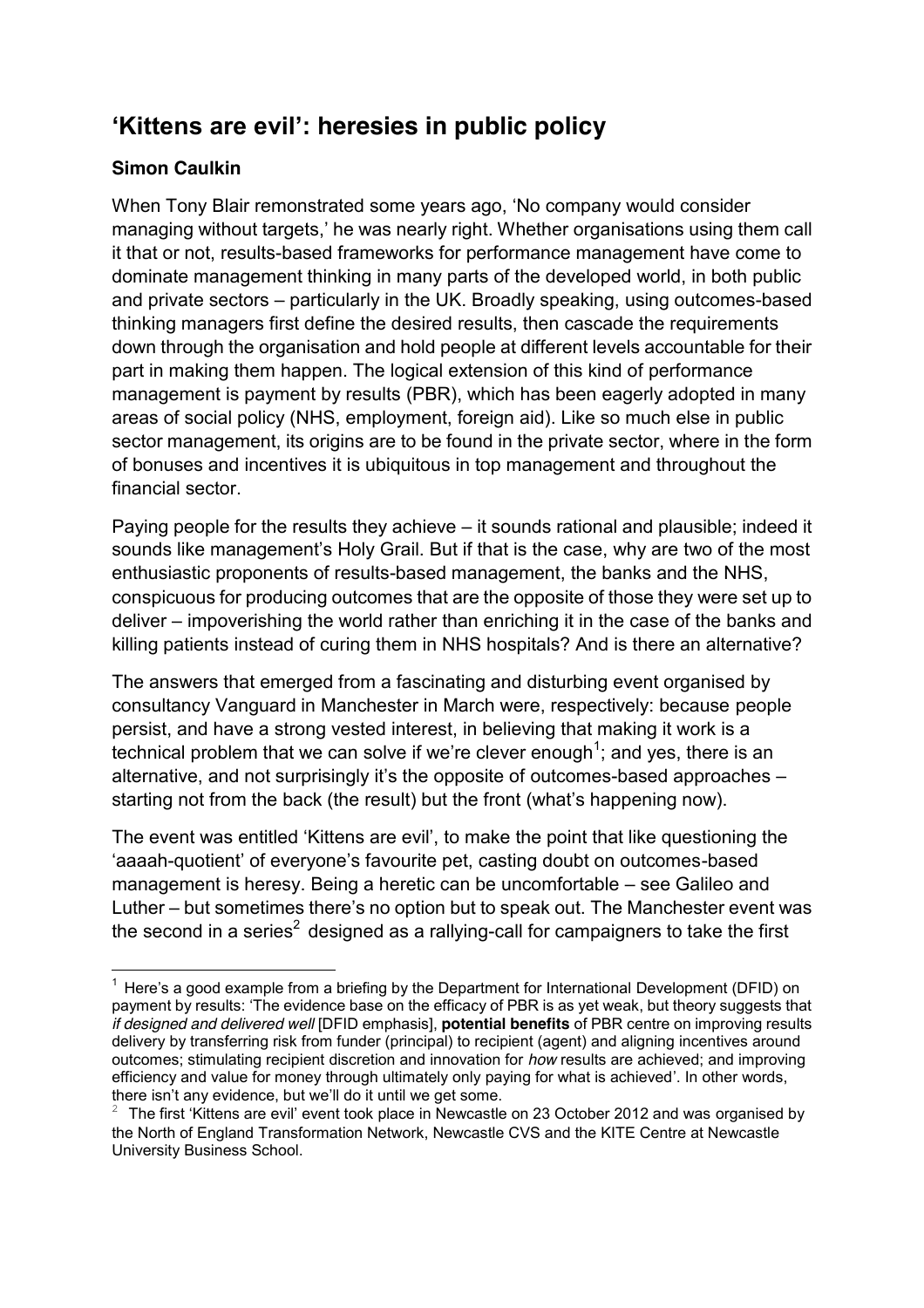steps down that route.

The first step in turning today's heresy into tomorrow's new paradigm is to unpick the assumptions underpinning the current one. These turn out to be fairly heroic.

The first, says keynote speaker Toby Lowe, research fellow at Newcastle University Business School's KITE Centre and chief executive of Helix Arts, is that outcomes are unproblematic to measure (read his articles in *The Guardian* and *Public Money and Management* [here a](http://www.guardian.co.uk/local-government-network/2013/feb/01/payment-results-staff-fictions)nd [here\)](http://www.tandfonline.com/doi/abs/10.1080/09540962.2013.785707?ai=2wl&ui=3agnx&af=T). In fact, they are so context-dependent that in practice accurate measurement for timely management is impossible: 'Our desire for outcome information outstrips our ability to provide it. Information about outcomes can either be simple, comparable and efficient to collect, or it can be a meaningful picture of how outcomes are experienced... It cannot be both.'

The second assumption is that effect can be reliably attributed to cause. The conceptual flaw here, says Lowe, 'is that it is based on the idea that outcomes are the result of a linear process from problem through intervention to positive outcome'. But a moment's thought indicates that attribution can only be done at the price of massive simplification in which a myriad external and contextual factors are weighted away or simply ignored. In combination, these two flaws yield what Lowe calls social policy's 'uncertainty principle': the more we know about the outcome the more complex it becomes and the less we are able to attribute it to a particular cause. Yes, it's a paradox: the more we measure, the less we understand.

Meanwhile, the side effects of in terms of the distortion of practice and priorities is reflected in almost every day's news headlines. When managers are tasked with delivering 'outcomes' that are beyond their control, notes Lowe, they 'learn ways to create the required outcomes data by altering the things that *are* within their capacity to control' through creaming and other means of making the numbers without improving the actual outcomes. A good example: when a Vanguard team looked at A&E casualties at three NHS hospitals, it discovered that the nearer people got to the four-hour wait limit, the more likely they were to be admitted to hospital until at 3 hours 59 minutes everyone was admitted, irrespective of need.

More subtly, management by results can corrupt behaviour at every step in the chain. One view of targets is that they are a 'Nelson's eye' ('I see no ships') game in which governments in effect collude with the gamers by taking reported performance improvements at face value, or alternatively by insisting that gaming is only carried out by 'a few bad apples', in both cases preserving the evidence base. A similar thing can happen to front-line workers, with even more worrying results. As Lowe notes, the relationship between worker and client is subtly reversed. The worker no longer asks the client 'How can I help you achieve your goals?' Instead, they ask 'How can you help me achieve my targets?'

This is exactly the evidence-seeking challenge set up in the DFID briefing cited above. 'Evidence-based policy is sought by government, but mostly the result is policy-based evidence', is how economist John Kay sums up this corrupting process.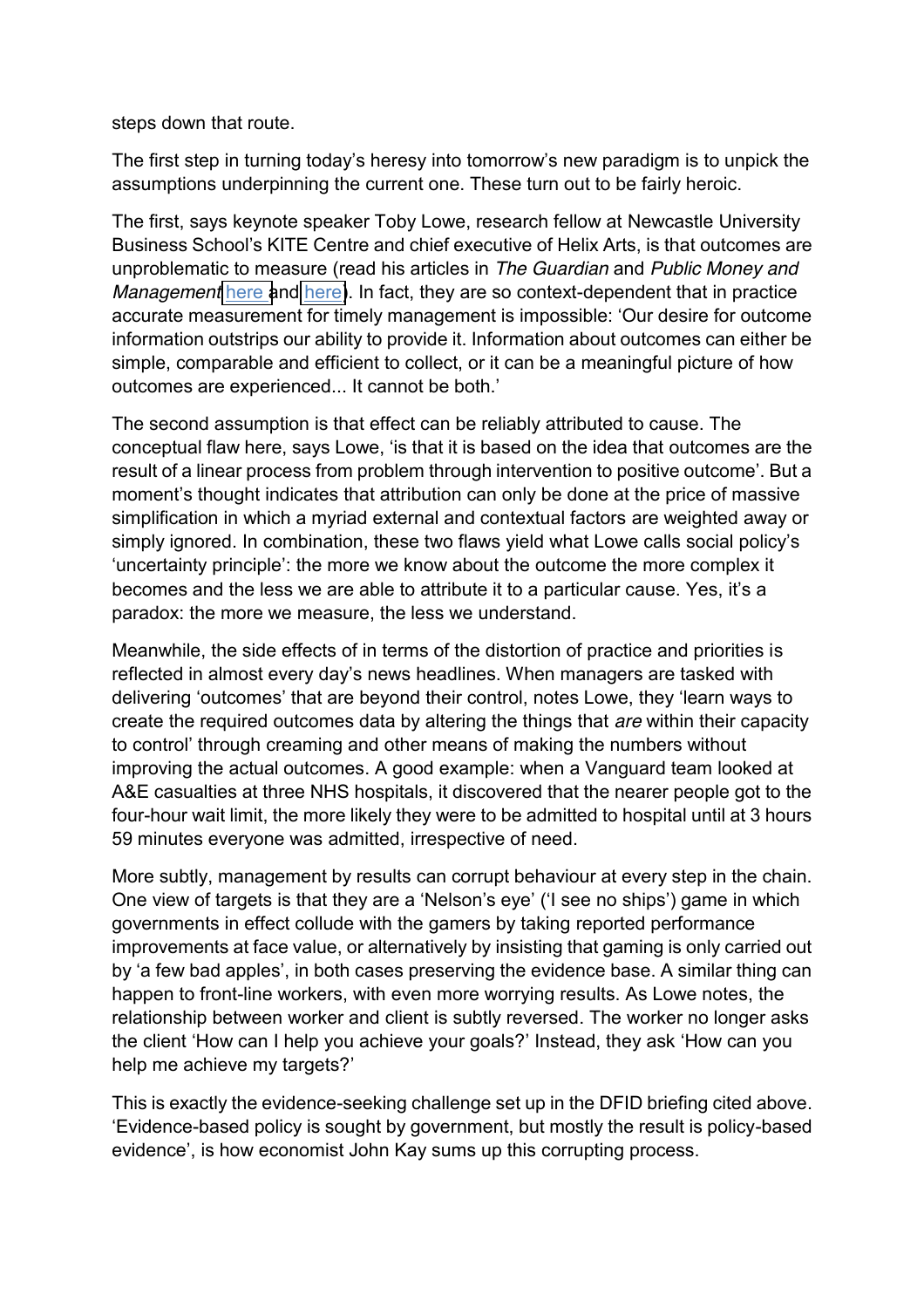If, as even proponents admit, the real evidence base in favour of results-based management is so thin, and the casebook of distorting behaviour, unintended consequences, and outcomes the opposite of those expected, so thick, why does its hold remain so strong that it is still the default discourse? The answer, says Lowe, is that the acknowledged problems 'have been treated as practical obstacles which can be overcome when, in fact, they cannot be "solved" because they are intrinsic to the theory itself.' To denial is added formidable vested interest in the shape of the IT-based performance management systems that govern the way call centres and customer-service organisations operate throughout the UK public and private sectors. A final factor may be the pervasive short-termism afflicting those who report on such matters as well as carry them out, with the result that the ideological underpinnings of such management are never challenged or indeed examined.

As systems guru Russell Ackoff explained, if you are doing the wrong thing, then doing it better makes you wronger, not righter. So the 'efficiency' measures and large-scale IT-driven change efforts undertaken as remedies demonstrably make things worse. On the other hand, even if you start off doing the right thing wrong, every small improvement is a step in the right direction. If, as the evidence strongly suggests, outcomes-based approaches are the wrong thing, what is the right one?

The right thing  $-$  and the next step to establishing a better, more productive paradigm  $-$  is, logically, to reverse the wrong thing and start at the other end. If results, as Lowe puts it, 'are emergent properties of complex adaptive systems', so we can't measure performance against them, what do we use as measures instead? That, says Andy Brogan, the second keynote presenter, depends on the answer to an anterior question: *why* do we measure?

Organisations can use measures in two ways: to learn and improve; or to create accountability. As with Lowe's information dichotomy (information about outcomes is either complete on collectable but not both), accountability and learning are mutually exclusive: 'the minute you use measures to create accountability, you can't rely on them for learning, says Brogan, 'because their validity is destroyed'  $-$  a perfect example of Goodhart's Law in action $^3$ .

To illustrate the fundamental difference between the two kinds of measure, take the example of a local authority child protection department. It uses two standard measures for assessing children at risk. For those judged to be in imminent danger, it must carry out an initial assessment within seven days in 80 per cent of cases. For a fuller core assessment once the risk level is understood, the standard is 80 per cent within 35 days. Note that the measures are both arbitrary and illogical  $-$  seven days could be far too long for those in most danger, and the 80 per cent quota will be little comfort for the 20 per cent not covered. Be that as it may, the unit meets both

!!!!!!!!!!!!!!!!!!!!!!

 $3$  'Any observed statistical regularity will tend to collapse once pressure is placed upon it for control purposes', popularly restated as 'When a measure becomes a target it ceases to be a good measure', and named after Professor Charles Goodhart, economist and adviser to the Bank of England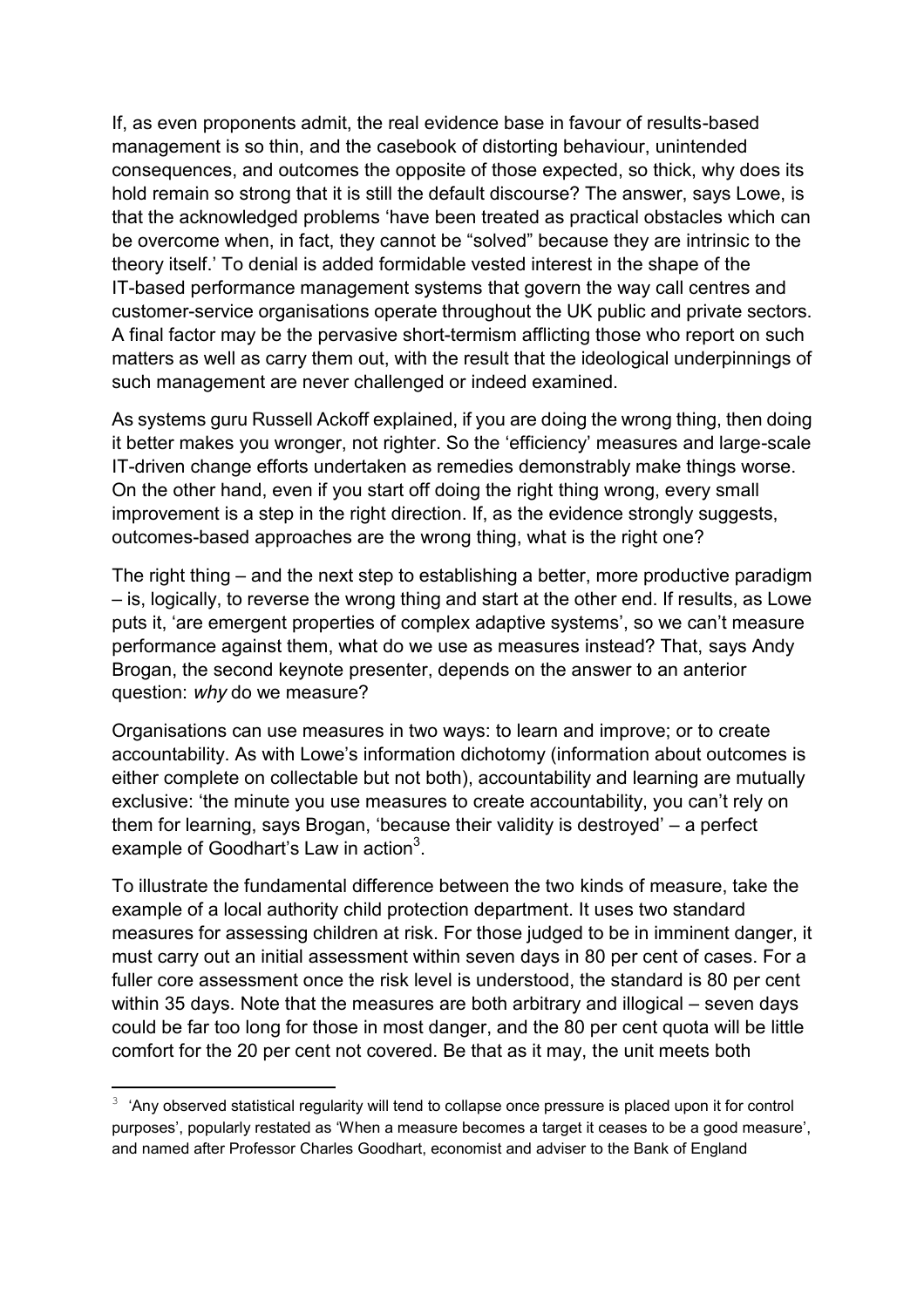standards, so under the red-amber-green (RAG) signalling system used to guide management priorities, it rates solid green: no management attention is required. The conversation among managers and workers is about making the numbers within the guidelines laid down in a compendious 'yellow pages', ie about demonstrating accountability. The result of success  $-$  meeting the standard  $-$  in this system is: relax, do nothing.

Now take the same department viewed according to a different measure: the end-to-end time from first referral to assessment completion – which of course is how it is experienced by the child or, say, the primary school teacher who has referred her to social services. The picture that emerges is very different. The 'urgent' assessment takes *on average* 16 days ('far too long by any standard') but can predictably take up to seven weeks, while the core assessment averages 55 days, not 35, but can equally take up to 161, or more than five months. Worse, because unbeknown to management the clock for the core assessment only starts when the case is formally opened and not when the initial assessment is completed, the true end-to-end time for the 35-day assessment can be anything up to nine months. 'Now tell me Baby P and Victoria Climbié were one-offs', says Andy Brogan, who collected the data, grimly. 'They weren't: they were designed in.'

So how could the department say it met the standards? Because the *de facto* purpose of its workers has become to avoid attracting managers' attention by making the numbers, which, like customer service organisations everywhere, they have learned to do by recategorising cases and starting and stopping the clock in ways that are legitimate according to the official bible. 'We've dialled down the value base or purpose and replaced it with making the measure,' says Brogan. 'It's "for God's sake hit 80 per cent because if not we'll get hauled over the coals by management". This is what happens when the measure is put there for accountability, not learning.'

To generate learning, a measure must be subordinate, and related, to purpose as defined from the customer or client's point of view  $-$  in this case ensuring the child is safe in the shortest possible time. Then, the office conversation is about the available methods to do that, ie about improvement (recall that under the previous measure, the conversation is, ultimately, about how to do nothing). In all organisations, whether they are aware of it or not, there is a systemic relationship between purpose, measures and method. Where purpose comes first and measures are related to it, the job of workers and managers is to find methods that will meet the purpose better, as calibrated by the measures: a learning system. Where the measure comes first (as standards and specifications mandated by government and inspectors, for instance), it becomes the purpose and methods are correspondingly geared to meeting it, ie demonstrating accountability. Hence the paradox of public service organisations gaining three-star (or whatever the ranking system is) ratings and utterly failing their customers (Haringay social services), or bankers claiming their bonuses while pulling down the world; which in turn explains the more general one that in accountability systems no one is ever accountable (Mid Staffs, the banks), since they have always met the numbers.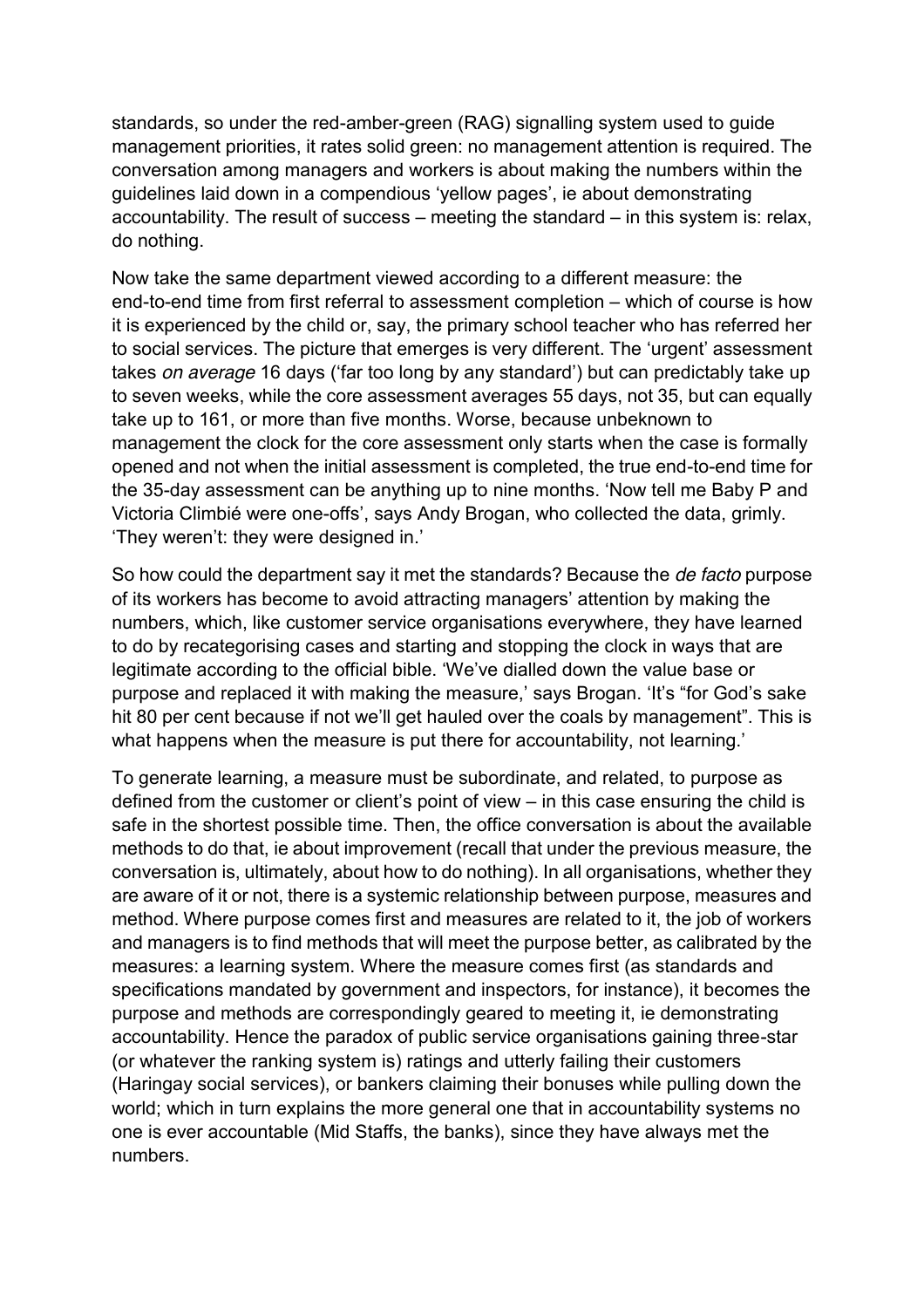Given how much attention is paid them ('what gets measured gets managed' is certainly true) it's astonishing how much of the measurement that goes on in most organisations is useless. It is actually worse than that. As Deming rhetorically asked about targets, 'What do 'targets' accomplish? Nothing. Wrong: their accomplishment is negative'. As in child protection, the wrong measures drive the wrong actions, which actually make matters worse, often by generating huge amounts of failure demand. In isolation static data points, averages, percentages and RAG systems say nothing about context, variation and predictability. Measuring to arbitrary targets and standards, as in the child protection example, keep managers blind to what is really going on. Measures of functional performance count activity, not attainment of purpose. These are all measures owned by the boardroom, of no help to anyone on the front line, where they should be used: why 80 per cent of assessments to be done in seven days? which 80 per cent? Perhaps most damaging of all are measures used as carrots and sticks to 'motivate' people – 'Complete nonsense – I can't overemphasize how flawed this idea is,' says Brogan. These are accountability measures on steroids, making absolutely certain that the recipients will concentrate on the numbers, not the purpose. That is why they are called incentives. 'Either people are motivated by purpose or they are motivated by the wrong thing,' says Brogan. 'Incentives aren't the solution: they're the problem'.

Organisations are too complex, human rationality too limited and contexts too infinitely variable for management ever to be scientific in the sense that numbers can substitute for judgment. Establishing purpose from which to derive appropriate measures sometimes requires difficult judgment calls. But this does not preclude scientific scrutiny of organisations and what they do as systems, albeit complex adaptive ones, so as to 'understand and act on causes of performance variation in such a way that we can connect actions with the consequences they are having', as Brogan puts it. This gives us back the lost idea of management as *progress*. By relating measures to purpose  $-$  what really matters to people?  $-$  and testing method against that  $-$  what is the current method achieving against purpose and why? Is it a good theory or a bad one?  $-$  managers grow the confidence to reject the 'dangerous idiocies' and haphazard, ideologically-inspired changes of management based on predetermined results and advance down a learning path in which the best we can do today is a certain step to doing it better tomorrow. 'Centuries of science tells us that happens,' says Brogan. It's heresy today: but so once was the notion that the earth goes round the sun.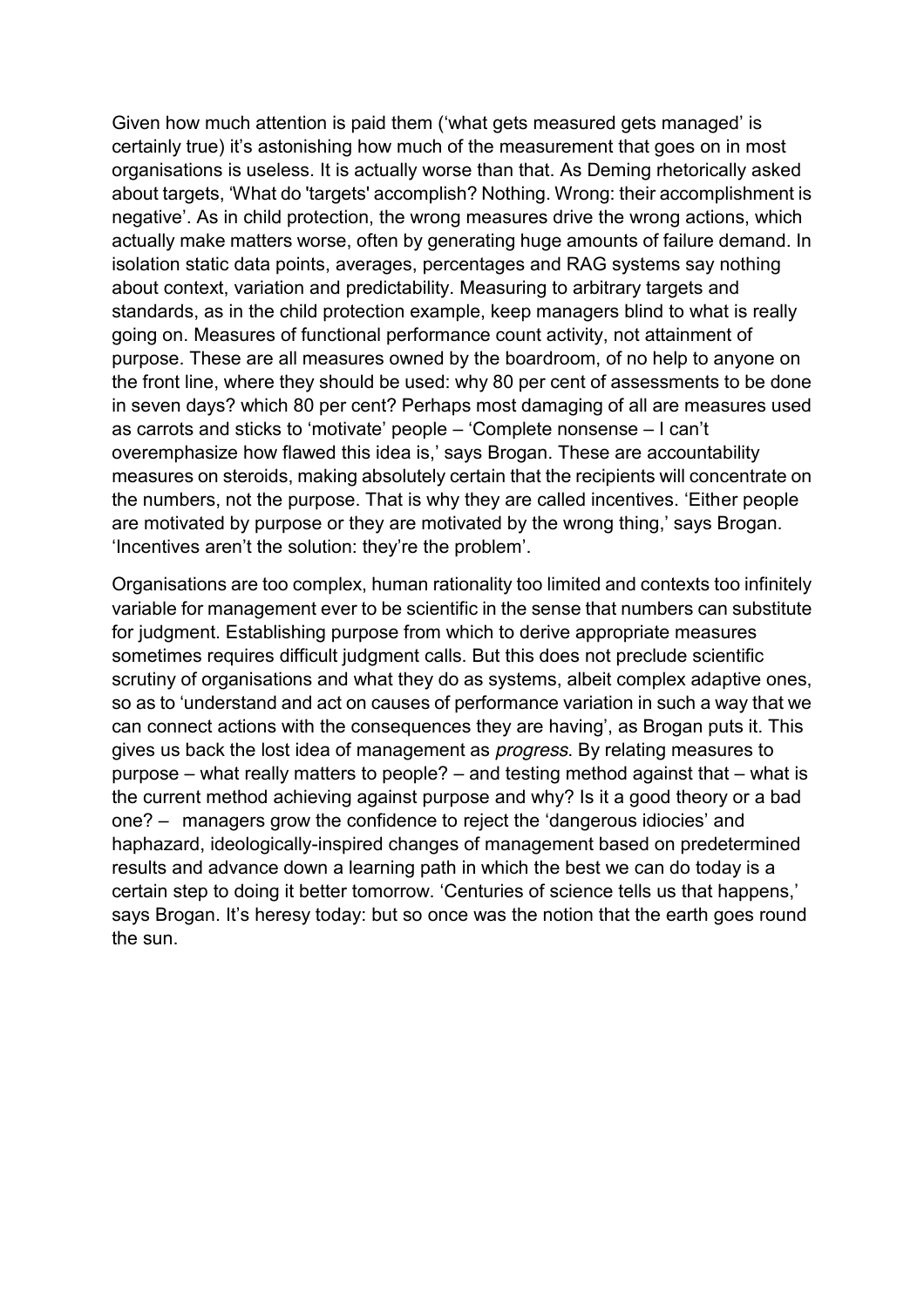## **Criminal behaviour: trust, mistrust and bad measurement** – Simon Guilfoyle, West Midlands Police

In the 1980s card game 'Play Your Cards Right', explained police inspector Simon Guilfoyle, players have to guess whether the next card in a sequence laid face down on the table will be higher or lower than the previous one. Of course, there is no way of knowing: the values could be anything between 2 (low) and ace (high). But many police forces manage performance by the same luck of the draw. One static data point  $-$  the crime rate in an area for one month  $-$  doesn't tell you anything useful about the next month's figure  $-$  and the fact that one is higher or lower doesn't say anything useful either. It's only when the data is expressed in a control or capability chart, with upper and lower control limits, that it is possible to see whether a variation in performance is predictable natural variation or something that needs special attention. Targets further confuse the situation. Guilfoyle's theory of targets states that all numerical targets are arbitrary; and no target is immune from causing dysfunctional behaviour. For example: Saturday night drunks in a town centre can be handled in two ways: under 'Section Five' or as drunk and disorderly. In each case they can be cautioned, charged or fined £80 on the spot after a night in the cells. The only difference is that Section Five offences are reportable and drunk and disorderly are not. So the local commander's priorities may well determine what happens on the street: if the target is to reduce crime figures, rowdies will dealt with as drunk and disorderly (non-recordable); if to boost detections, they will be recorded (and detected) under Section Five. Also, a unit under pressure to reduce crime may avoid taking offenders off the streets early in the evening, at the risk of serious harm occurring if real violence occurs later – clearly the 'wrong thing' viewed from the perspective of the public. The moral of the story, said Guilfoyle, is that purpose, measures and method are related; you mix up measures and priorities with targets at your peril.

# **Measurement in health and care** – Andy Brogan, Vanguard Consulting

'Demand is rising. The system is unsustainable'. This, said Vanguard's Andy Brogan, is unchallenged wisdom in health and social care, and both data (rising numbers of GP consultations or visits to A&E) and common sense (ageing population, a system constantly at capacity) seem to support it. The NHS response is the 'Nicholson challenge': top down attempts to find £20bn of productivity/efficiency gains by increasing throughput and 'doing more with less'. But the real (unasked) question is: is value demand rising? From a Vanguard sample, the answer is that in health and care an astonishing 86 per cent is failure demand, ie the result of something not done or not done right first time. Counterintuitively, one of the chief drivers of burgeoning failure demand is the efficiency drive that is supposed to alleviate matters. So for example a GP practice that attempted to improve access by restricting appointments to eight minutes and patient concerns to one per visit found that by increasing failure demand it had actually made the access problem worse, such that 1.5 per cent of repeat patients were absorbing 50 per cent of the resource. Efficiency is not effectiveness, and to distinguish between the two it is essential to understand demand *in context*. For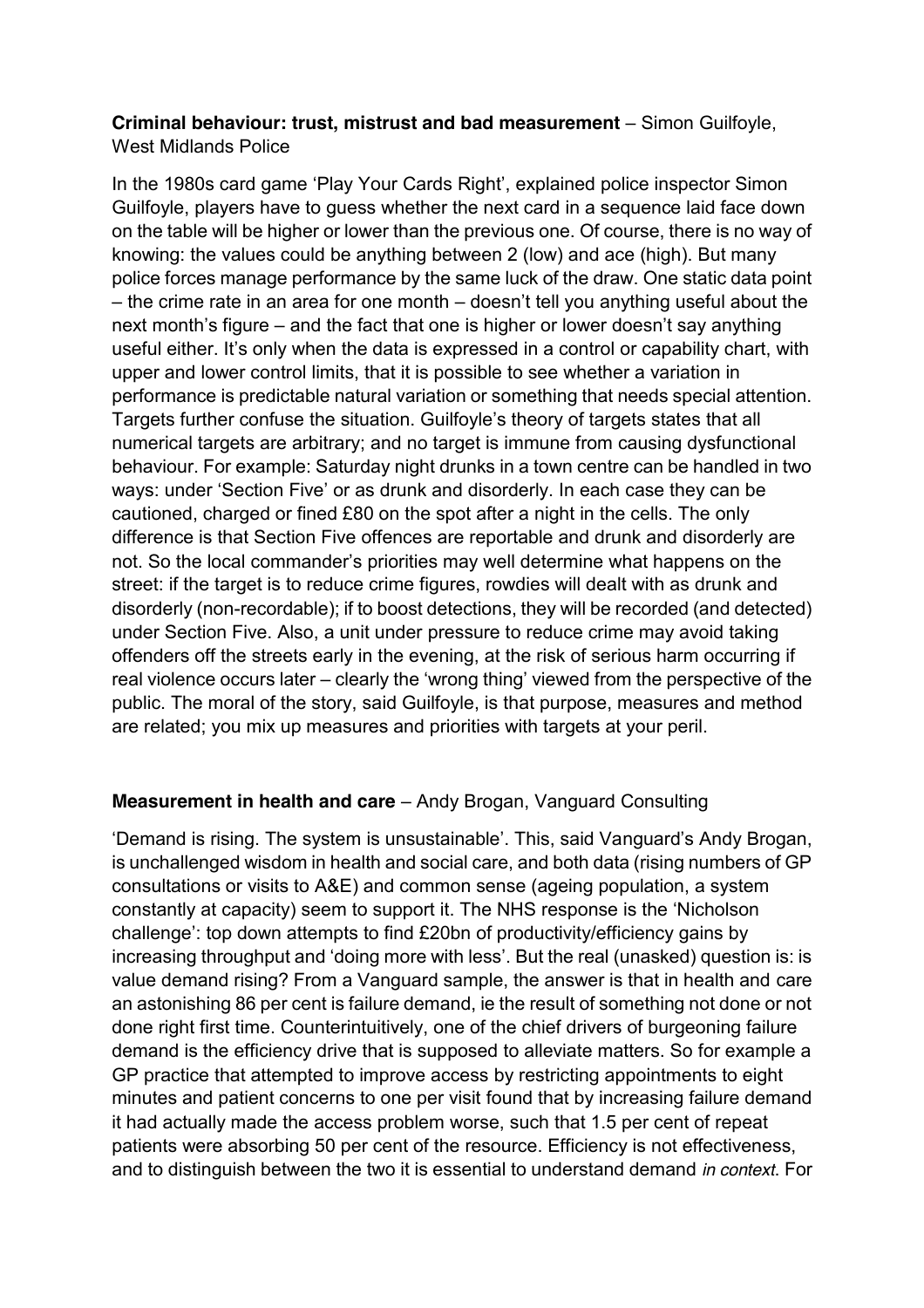example, for 'Velcro man', an elderly, apparently increasingly needy widower, the 'solution' to improving his life was not ever more domestic care but shirts that were easier to put on so that he could go out and meet friends: in his case 'demand' shrunk from £1000s per week of domestic care to a strip of Velcro inside his shirt. Understanding demand and treating people as individuals not numbers are thus keys to taking practical action, said Brogan. 'Our hypothesis is that if we do this in a disciplined way we'll be more effective versus the "lagging" measures [demand on GPs and A&E, etc]  $-$  and the early signs are that we are'. At that point there is an opportunity 'to get more efficient at being effective' (ensuring people have the predictably right skills, kit and access to specialist advice)  $-$  in other words, at meeting the real Nicholson challenge.

#### **'I'll have an outcome please Bob'** – Ian Gilson, Perfect Flow

Outcomes are hard to argue with. But to those charged with delivering them, they seem to be answers plucked from a standard pack of outcome cards, according to Ian Gilson, director of logistics consultant Perfect Flow. For instance, 'Our communities should be a great place to live' is the desired outcome for a social housing provider. But a 'great community' is multi-faceted and made of many services and no two people have the same idea of what it is. So what does that desired 'outcome' mean to workers in a lettings service and how do they make it happen? Under top-down outcomes-based management, the board sets the outcomes, managers convert them into measurable KPIs and targets and workers 'go do'. At the coalface of the lettings service the 'agreed' outcome translates into 'get new tenants in quickly' (because empty properties weaken communities and lead to ASB), with targets for quick turnround times and standardised methods (regulation decoration and fittings) to achieve them. Oh, and by the way, there's a budget cut of 20 per cent this year... The consequences are the opposite of those intended. By standardising the work, targets remove the environmental context that gives it meaning. So... to meet the targets, managers fudge the figures by reclassifying voids from short to long term, shoehorn people into the wrong property and cut corners on repairs. 'We're messing with people's lives here,' said Gilson. In one case an elderly lady was hurried into a new let with three major repairs outstanding, and five properties changed tenancy 10 times each, with £25,000 spent on each one. Meanwhile, predictably five weeks after the new tenant moves in, eviction proceedings begin because no one has helped them apply for benefits. All this is done on time and budget, meeting the targets but with no one thinking about the real outcome: high tenancy churn, more empty properties, less neighbourliness ... not such a great community, in fact. In a redesigned letting service, on the other hand, workers take time to find the right tenant, agree the right works and handover date, carry them out before they move in (the property is a customer too), and help tenants with benefit claims. In other words they do what matters to the tenant, according to measures that drive understanding and improvement of the service, not accountability. Doing the right thing in reletting may seem to take longer and cost more in the short term  $-$  but it reduces the cost of the overall service, while making it more likely that tenants will stay, look after the property, form relationships and be a good